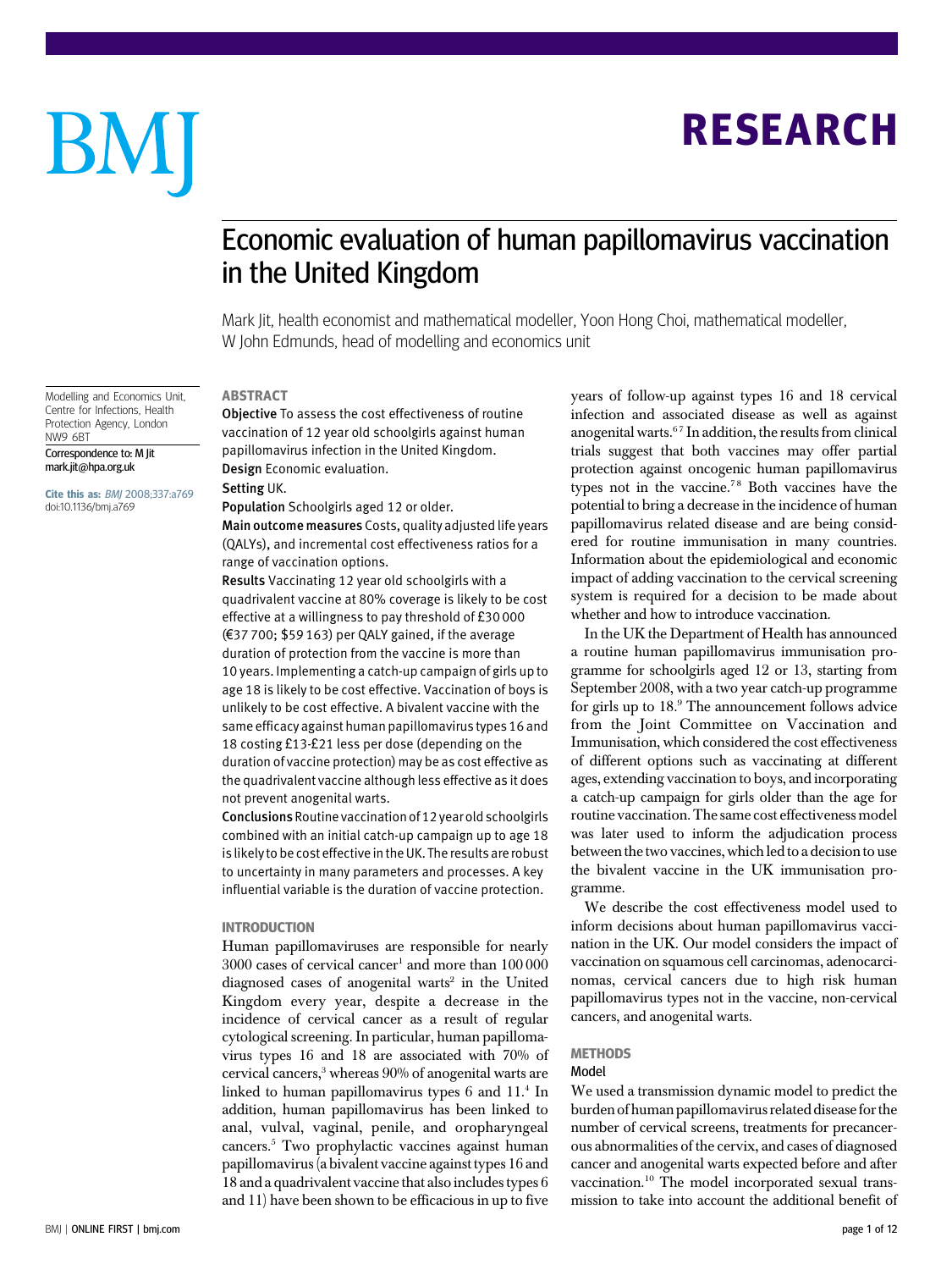herd immunity. The population was stratified by papillomavirus type, age, sex, and sexual activity based risk group. Papillomavirus types were split into three groups for cervical cancers (type 16, type 18, and other high risk types) and two groups for anogenital warts (type 6 and type 11).

For high risk papillomavirus types causing squamous cell carcinomas, we used type specific model compartments to represent being susceptible to infection, infected with human papillomavirus or immune to infection. Infected states in females were subdivided into being free of disease, having cervical intraepithelial neoplasias of different grades (1, 2, or 3), having carcinomain situ or undiagnosed squamous cell carcinoma and having diagnosed invasive squamous cell carcinoma. We adopted the same structure for adenocarcinomas, with states for cervical glandular intraepithelial neoplasia replacing cervical intraepithelial neoplasia. Infected males could only occupy a single disease free state. For human papillomavirus types 6 and 11 we used three type specific compartments for both sexes, representing being susceptible to infection, being infected, and being immune to human papillomavirus infection.

People in infected states could regress to less severe disease states or to the immune state as a result of natural regression or cervical screening followed by treatment. Natural immunity could wane, causing people to again be susceptible to infection of the same type. We used a range of possible values for the rate at





which infection was cleared and the rate at which natural immunity was lost. Progression and regression rates were determined by fitting models to data on prevalence of human papillomavirus, results for cervical screening, and diagnoses of cervical cancer. The vaccines have shown closeto 100% efficacy against clinical end points in females naive to human papillomavirus.<sup>11</sup> The model simplifies these results by assuming that vaccine protected people have 100% protection against any vaccine type human papillomavirus infection.

We constructed a total of 2700 possible scenarios for high risk papillomavirus types (or groups of types) and 900 scenarios for low risk types from combinations of assumptions on the epidemiology of human papillomavirus, clinical course of infection, accuracy of cervical screening, and rates of sexual partnership. Of these we chose outcomes from 72% of scenarios for the economic analysis on the basis of their goodness of fit to prevalence data on human papillomavirus.<sup>12</sup> We then generated parameter values for cost and utility weights by Monte Carlo sampling (using the Latin hypercube method) from the joint distribution of plausible ranges of values for each parameter (see table 1). To estimate the cost to the health service and benefits gained we combined each set of economic parameters with one of the transmission dynamic model scenarios. By sampling from different combinations of epidemiological and economic assumptions we constructed a total of 50 000 meta-scenarios.

We followed annual birth cohorts of 80 000 infants in the transmission model for 100 years after the onset of vaccination, with costs inflated to 2006-7 prices (in sterling) according to the hospital and community health services pay and price inflation index.<sup>13</sup> Uninflated costs are presented in the text but are inflated to 2006-7 prices in table 1. We measured health utilities in quality adjusted life years (QALYs), discounted costs and benefits at 3.5% per year in the base case, and adopted a healthcare provider perspective on costs, as required by the National Institute for Health and Clinical Excellence. <sup>14</sup>

### Vaccination strategies

We analysed the cost effectiveness of a range of vaccination strategies. The base case assumption was vaccination of girls aged 12 years using a school based programme, with 80% vaccine coverage (just under 400 000 girls) for the full three doses, on the basis of reported coverage in a trial of a school based hepatitis B vaccination programme.15 A pilot study in schools in Manchester found the uptake of vaccine against human papillomavirus to be as low as  $70\%$ ,<sup>16</sup> which we considered in an alternative scenario. A proportion of girls were assumed to receive only one or two doses, on the basis of reported figures from the hepatitis B study.<sup>15</sup> We assumed that those receiving fewer than three doses received no protection against human papillomavirus. Alternative scenarios were vaccinating girls at ages 13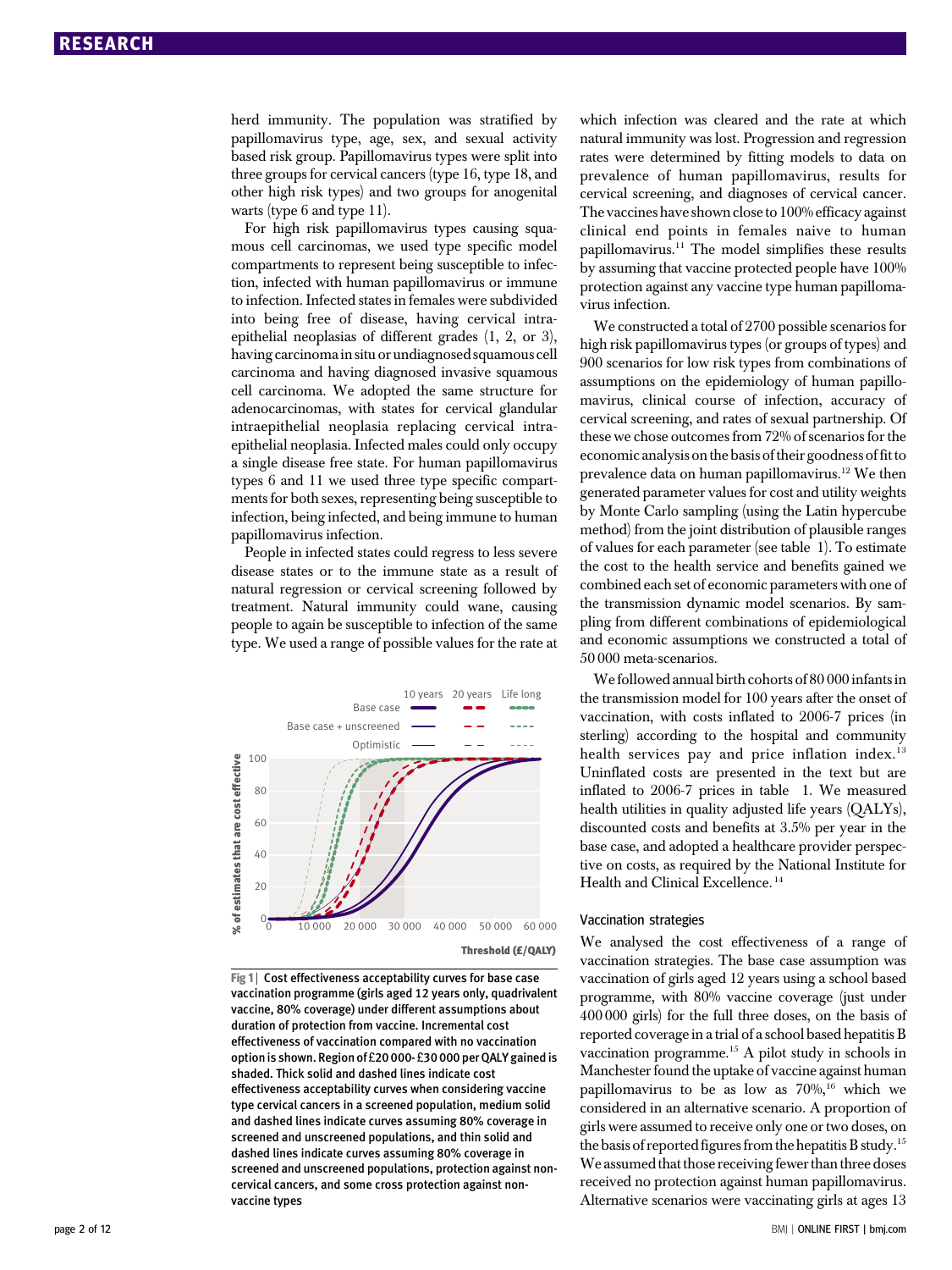or 14 instead, vaccinating boys and girls at age 12, a catch-up campaign in the first year of vaccination to vaccinate females from age 12 to ages 14, 16, 18, or 25, and achieving a coverage of 70% or 90% for the full three doses.

We analysed the cost effectiveness of two vaccines: a vaccine that protects against human papillomavirus types 6, 11, 16, and 18, and a vaccine that protects against types 16 and 18 only (therefore does not protect against anogenital warts). Analysis of each vaccination strategy included the impact of vaccination on the incidence of neoplasias, cervical cancer, and warts in females and of warts in males. All base case analyses used the quadrivalent vaccine. We assumed that

QALY=quality adjusted life years. £1.00 (€1.26; \$1.98). \*Cervical intraepithelial neoplasia grades 1, 2, or 3.

vaccinating people infected with human papillomavirus would have no effect on disease progression but would protect them from subsequent infection, as suggested by vaccine trials.<sup>6</sup> Results from clinical trials of the quadrivalent vaccine indicate that the vaccine protects women for at least five years, $17$  but epidemiological evidence beyond that time scale is lacking. We therefore assumed the proportion of protected vaccinated women declined exponentially from the time of vaccination, with the average duration of protection varying between life long and 10 years.

To ensure reliable comparisons between strategies we used the same set of 50 000 meta-scenarios to model each vaccination strategy.

| Table 1  Parameters used in economic model                       |                                               |              |
|------------------------------------------------------------------|-----------------------------------------------|--------------|
| Parameter                                                        | <b>Distribution</b>                           | Reference    |
| Total cost $(E)$ :                                               |                                               |              |
| Cervical screen                                                  | Normal mean 55 (SD 4.4)                       | 18; 13       |
| Colposcopy                                                       | Normal mean 216 (SD 81)                       | 20           |
| Treatment for precancerous lesions*                              | Normal mean 332 (SD 27)                       | 19:20        |
| Lifetime cost of cancer treatment                                |                                               |              |
| Stage I                                                          | Lognormal based on normal mean 9.30 (SD 0.63) | 28           |
| Stage II                                                         | Lognormal based on normal mean 9.68 (SD 0.82) | 28           |
| Stage III                                                        | Lognormal based on normal mean 9.84 (SD 0.50) | 28           |
| Stage IV                                                         | Lognormal based on normal mean 9.53 (SD 1.01) | 28           |
| Treatment for warts                                              | Normal 134 (SD 9.08)                          | 34           |
| Vaccine cost (per dose)                                          | Uniform 60.00, 80.50                          | Market price |
| Administration cost (per dose): school based                     | Normal mean 4.37 (SD 1.09)                    | 15           |
| Administration cost (per dose): general practitioner based       | Normal mean 10 (SD 2.5)                       | 13           |
| Total QALY detriment:                                            |                                               |              |
| Positive Pap smear result received                               | Normal mean 0.03 (SD 0.015)                   | 24; 26; 27   |
| Colposcopy result received                                       |                                               |              |
| Cervical intraepithelial neoplasia grade 1                       | Normal mean 0.012 (SD 0.031)                  | 24; 26; 27   |
| Cervical intraepithelial neoplasia grade 2                       | Normal mean 0.065 (SD 0.0051)                 | 24; 26; 27   |
| Cervical intraepithelial neoplasia grade 3                       | Normal mean 0.054 (SD 0.051)                  | 24; 26; 27   |
| Year of treatment                                                |                                               |              |
| Cancer stage I                                                   | Normal mean 0.35 (SD 0.082)                   | 29           |
| Cancer stage II                                                  | Normal mean 0.44 (SD 00.71)                   | 29           |
| Cancer stage III                                                 | Normal mean 0.44 (SD 0.071)                   | 29           |
| Cancer stage IV                                                  | Normal mean 0.52 (SD 0.061)                   | 29           |
| Year of post-treatment                                           |                                               |              |
| Cancer stage I                                                   | Normal mean 0.10 (SD 0.066)                   | 29           |
| Cancer stage II                                                  | Normal mean 0.15 (SD 0.077)                   | 29           |
| Cancer stage III                                                 | Normal mean 0.15 (SD 0.077)                   | 29           |
| Cancer stage IV                                                  | Normal mean 0.38 (SD 0.061)                   | 29           |
| Warts diagnosed                                                  | Normal mean 0.039 (SD 0.017)                  | 32           |
| Sensitivity for cervical intraepithelial neoplasia grade 1       | Triangular 0.17, 0.69, 0.99                   | 23           |
| Specificity for cervical intraepithelial neoplasia grade 1       | Triangular 0.09, 0.81, 1.00                   | 23           |
| Sensitivity for cervical intraepithelial neoplasia grades 2 or 3 | Triangular 0.23, 0.83, 1.00                   | 23           |
| Specificity for cervical intraepithelial neoplasia grades 2 or 3 | Triangular 0.21, 0.92, 1.00                   | 23           |
| Years after treatment with reduced life quality                  | Triangular 0, 5, 100                          | Assumed      |
| Multiplier for cancer survival rates                             | Normal mean 1.00 (SD 0.022)                   | 29           |
| Duration (days) of anogenital warts episode                      | Normal mean 52.6 (SD 5.08)                    | 31           |
| Proportion of girls receiving only 1 dose                        | Normal mean 2 (SD 0.5)                        | 14           |
| Proportion of girls receiving only 2 doses                       | Normal mean 9 (SD 2.25)                       | 14           |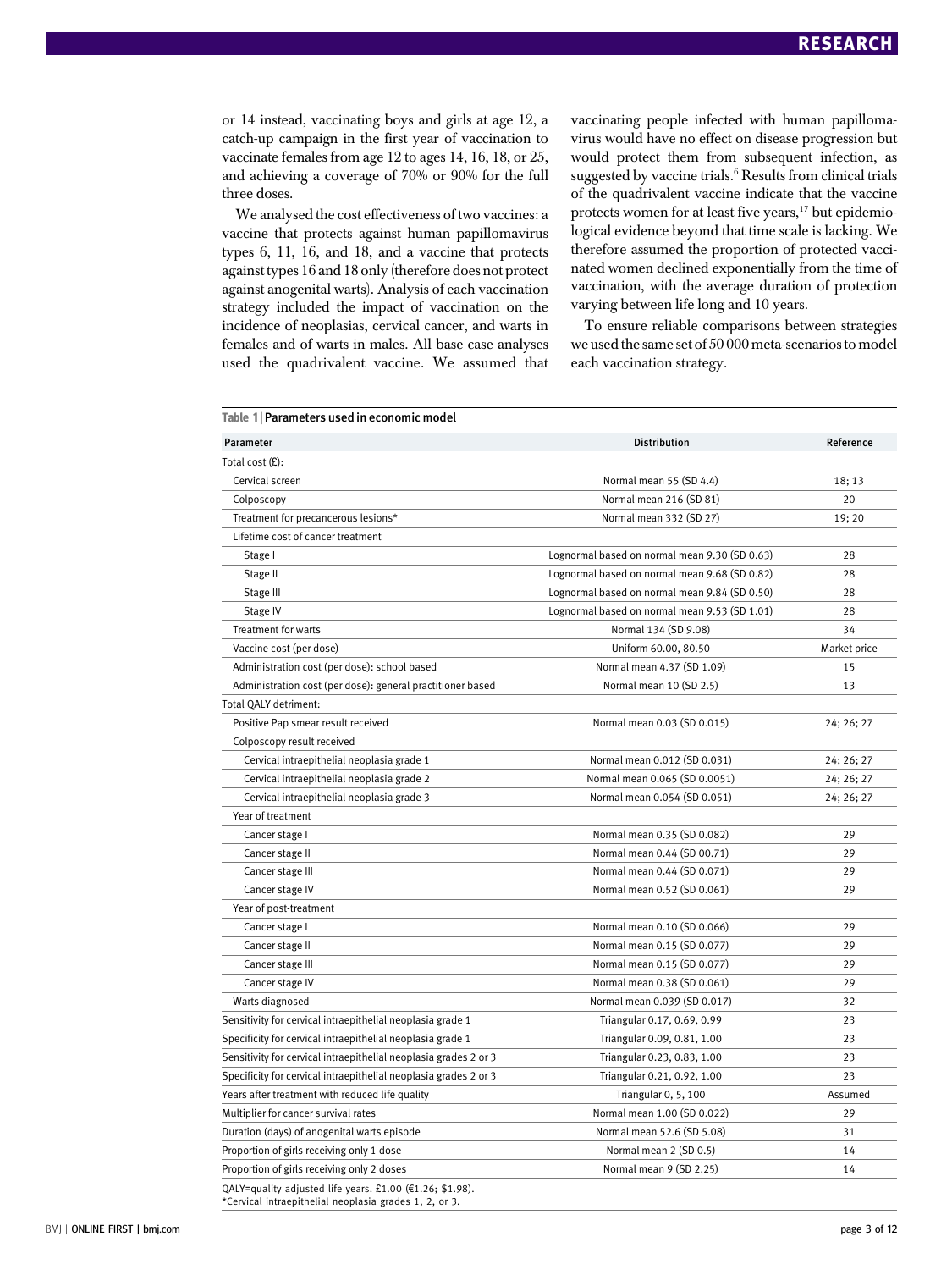### Economic parameters Screening

Cervical screening in the UK is currently carried out using the Pap smear, although this is being replaced by liquid based cytology. We therefore estimated the cost of a screen as the midpoint between the costs of a conventional Pap smear  $(\text{\pounds}21.70)^{18}$  2002 prices) and liquid based cytology  $(f25.40, ^{19}$  2003 prices). We added the costs of consultations with a general practitioner (£2.50 per minute, $^{13}$  2006 prices) on the basis of average consultationtimes of 13.3 minutesfor a Pap smear and 8.6 minutes for liquid based cytology.<sup>18</sup> Costs for screening at sexual health clinics and outpatient clinics are higher (£37<sup>20</sup> and £68<sup>19</sup> respectively, 2003 prices), but we did not use them as they account for under  $10\%$  of screens.<sup>21</sup> We assumed the cost of a colposcopy to be normally distributed, with distribution parameters following standard NHS reference costs.<sup>22</sup>

We estimated the number of screens and colposcopies per woman on the basis of the UK screening protocol, and estimates of sensitivity and specificity of the Pap smear.23 The sensitivity and specificity of the Pap smear were varied over the range suggested by Nanda et al.<sup>23</sup> The range is wide enough to encompass possible improvements resulting from the introduction of liquid based cytology. Estimates of the quality of life detriment while waiting for follow-up after a positive Pap smear result or a positive colposcopy result were based on questionnaires given to healthy volunteers.<sup>24</sup> We assumed the waiting period for a follow-up Pap smear to be six months and for a colposcopy one month, as recommended by guidelines from the NHS cervical screening programme.25 If a woman received a positive colposcopy result we assumed that she would wait 1.6 months for follow-up after a cervical intraepithelial grade 1 result, 0.6 months after a grade 2 result, and 5.0 months after a grade 3 result.<sup>26</sup> We sampled quality of life detriment during this time from a normal distribution centred around time trade-off estimates from a survey of university students.<sup>24</sup> We fixed the variance to ensure that much lower estimates of quality of life detriment using committee consensus health utility index estimates from an Institute of Medicine report<sup>27</sup> would be the lower  $95%$  centile of the distribution. Treatment costs after a positive colposcopy result ranged from £280 (2004 prices) per treatment for large loop excision of the transformation zone using data from private insurers' fee schedules<sup>20</sup> to £329 (2004 prices) per treatment for cone biopsy or large loop excision of the transformation zone using NHS reference costs.<sup>19</sup> We used these two results to estimate the mean and variance of a normally distributed parameter for the relevant treatment cost.

### Cancer

We stratified the average treatment  $costs<sup>28</sup>$  and quality of life weights<sup>29</sup> associated with treatment for each stage

Table 2 <sup>|</sup> Discounted costs and quality adjusted life years (QALYs) gained by human papillomavirus vaccination in base case programme (vaccination of girls aged 12 years with no catch-up programme, 80% effective vaccine coverage, quadrivalent vaccine, 100 year time horizon, and 3.5% discount rate for costs and benefits) assuming vaccine protection lasts an average of 20 years

| Parameter                                                                                    | Mean     | Median   | 5% centile | 95% centile |
|----------------------------------------------------------------------------------------------|----------|----------|------------|-------------|
| Cost of vaccine (£m)                                                                         | 2225     | 2225     | 1937       | 2513        |
| Cost saved (£m):                                                                             |          |          |            |             |
| Reduced lesion screening and treatment                                                       | $-48$    | $-47$    | $-176$     | 61          |
| Cancers prevented                                                                            | $-135$   | $-118$   | $-274$     | $-55$       |
| Warts prevented                                                                              | $-229$   | $-232$   | $-300$     | $-151$      |
| Net cost (£m)                                                                                | 1813     | 1816     | 1455       | 2169        |
| Cost saved (£m):                                                                             |          |          |            |             |
| Unscreened vaccinees                                                                         | $-16$    | $-14$    | $-34$      | $-7$        |
| Non-cervical cancers prevented                                                               | $-42$    | $-34$    | $-96$      | $-16$       |
| Non-vaccine type infections prevented                                                        | $-61$    | $-55$    | $-110$     | $-34$       |
| Net cost with unscreened, non-cervical cancers, and non-<br>vaccine type infections (£m)     | 1694     | 1701     | 1288       | 2074        |
| QALYs gained:                                                                                |          |          |            |             |
| Reduced lesion screening and treatment                                                       | 10 987   | 9617     | $-783$     | 27 607      |
| Cancers prevented                                                                            | 63 3 5 3 | 60 976   | 44 3 26    | 90051       |
| Warts prevented                                                                              | 9530     | 9233     | 4434       | 15711       |
| <b>Total QALYs gained</b>                                                                    | 83871    | 80 690   | 58856      | 119 167     |
| QALYS gained:                                                                                |          |          |            |             |
| Unscreened cohort                                                                            | 7444     | 6778     | 5048       | 12 137      |
| Non-cervical cancers prevented                                                               | 18033    | 15 1 7 1 | 11 085     | 34924       |
| Non-vaccine type infections prevented (£m)                                                   | 8799     | 7989     | 5378       | 15 5 3 1    |
| Total QALYs gained with unscreened, non-cervical cancers,<br>and non-vaccine type infections | 118 146  | 111 304  | 82874      | 177 199     |

£1.00 (€1.26; \$1.98). Mean, median, 5% and 95% centiles of 50 000 meta-scenarios representing uncertainty in epidemiological and economic parameters are reported.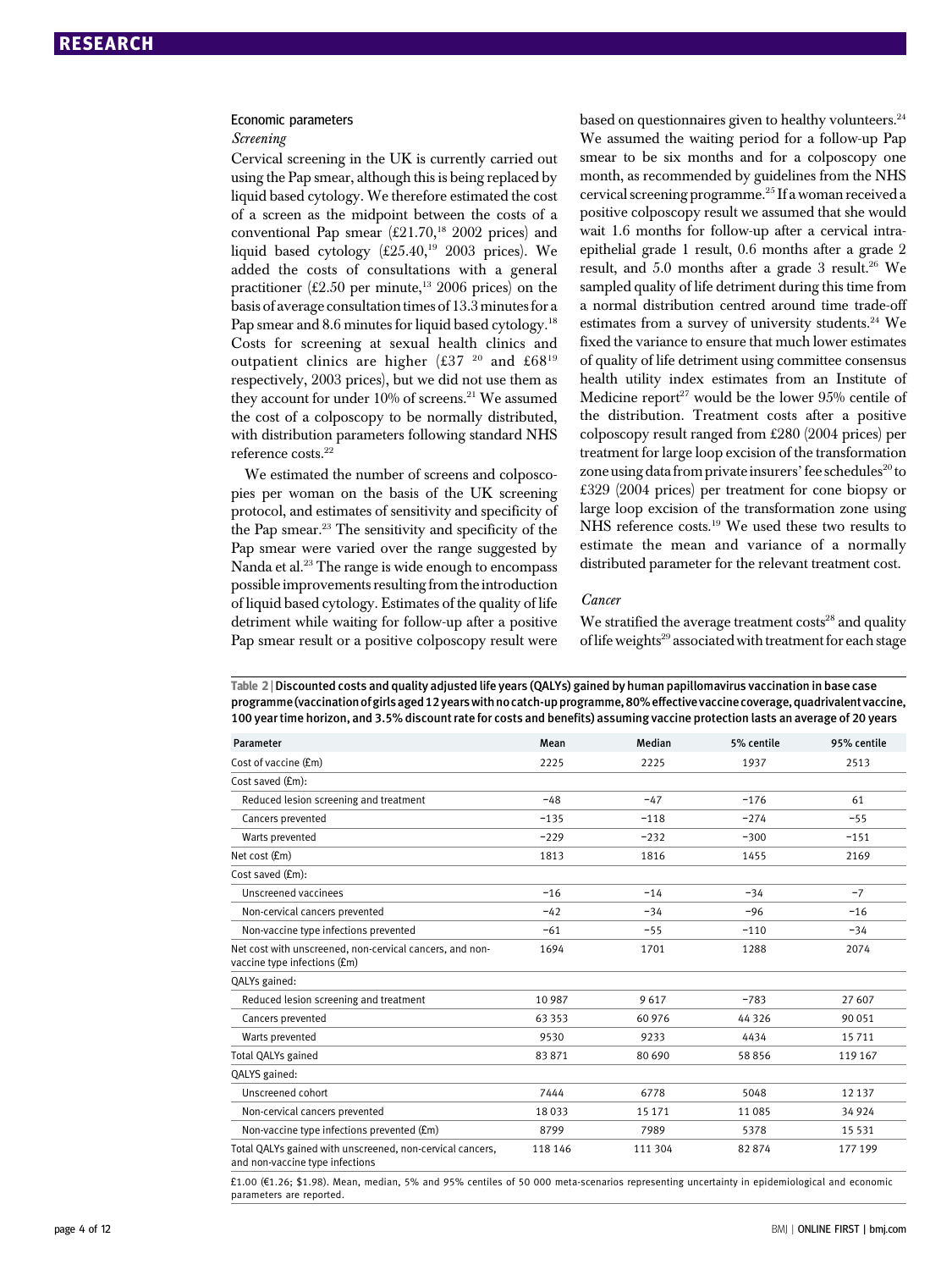

Fig 2 | Cost effectiveness acceptability curves for vaccination of girls aged 12, 13, or 14 yearswith a quadrivalent vaccine at 80% coverage, under different assumptions about vaccine duration of protection, based on results of 50 000 meta-scenarios combining epidemiological and economic assumptions.

of cervical cancer by age at time of detection according to the classification given by the International Federation of Gynecology and Obstetrics. We used age groups of  $10-49$ ,  $50-69$ , and  $70$  or more; these correspond to those used in a Dutch study of survival rates in patients with cervical cancer.<sup>30</sup> Mortality rates for patients aged 50 or more were increased by 12.5% to account for reported differences in survival from cervical cancer in older patients between the Netherlands and England.<sup>31</sup> We assumed treatment for cervical cancer to last five years unless the patient died before that time. To determine the number of years between a diagnosis of cancer and death in nonsurvivors we used five year survival curves.<sup>30</sup> Rates were varied in the sensitivity analysis within their reported 95% confidence intervals. We assumed that patients who survived beyond five years had a normal life expectancy but reduced quality of life.<sup>29</sup> The length of time spent in this state of reduced quality of life was assumed to vary between no years to the remaining lifetime of the recovered patient. We sampled quality of life detriments associated with patients and survivors of cancer from normal distributions fitted to the base case and range used in a previously published model.<sup>29</sup> Healthcare costs of treating patients with cancer are available from an audit of the Trent Cancer Registry<sup>28</sup>; wefitted the reported means and standard deviationsto a lognormal distribution. We assumed that costs and quality of life detriments for non-cervical cancers were the same as for cervical cancers.

### **Warts**

Quality of life of patients with anogenital warts was estimated on the basis of data from a cross sectional survey of 81 attendees to a sexual health clinic in York using the EQ-5D questionnaire.<sup>32</sup> We did not use other published data as they were based on interviews with healthy volunteers or doctors<sup>2427</sup> or on studies with small sample sizes.<sup>33</sup> The cost of treating an episode of anogenital warts was £134 (2006 prices), estimated from an audit of 189 case notes in the same clinic.<sup>34</sup> We included new and recurrent cases in the analysis. This is slightly lower than previous estimates in the literature, which range between £180<sup>35</sup> and £191<sup>20</sup> when adjusted to 2007 prices. We used the same notes to estimate the length of an episode of warts, defined as the time from first attendance for warts and ending when a patient was either declared free of warts, did not subsequently return after being instructed to return only if warts recurred, or was lost to follow-up. We assumed that patients lost to follow-up after only a single visit had an episode length of 28 days (the average length of a prescription for home treatment for warts given by the clinic). Patients who still had warts at the end of the study period were censored. We added an additional seven days to the length of each episode of warts to represent the time between the appearance of symptoms and attendance at the clinic.

### Vaccination costs

We varied the cost for a dose of the quadrivalent vaccine between £60 (catalogue price of Gardasil in the United States; Merck, NJ) and £80.50 (price at which Gardasil is currently available privately in the  $UK^{36}$ ; Sanofi Pasteur MSD, Berks). The cost of administration was estimated at £3.56 per dose (2001 prices), based on the estimated administration cost of hepatitis B vaccination by a school based programme.<sup>15</sup> For catch-up campaigns, females aged over 16 years were assumed to receive their vaccination through general practice clinics and hence instead incur a cost of £10  $(2006 \text{ prices})$  for a nurse consultation.<sup>13</sup>



Fig 3 | Cost effectiveness acceptability curves for vaccination of girls aged 12 years with a quadrivalent vaccine at different levels of three dose coverage, for different assumptions about duration of protection from vaccine. Incremental cost effectiveness of vaccination compared with no vaccination option is shown. Region of £20 000-£30 000 per QALY gained is shaded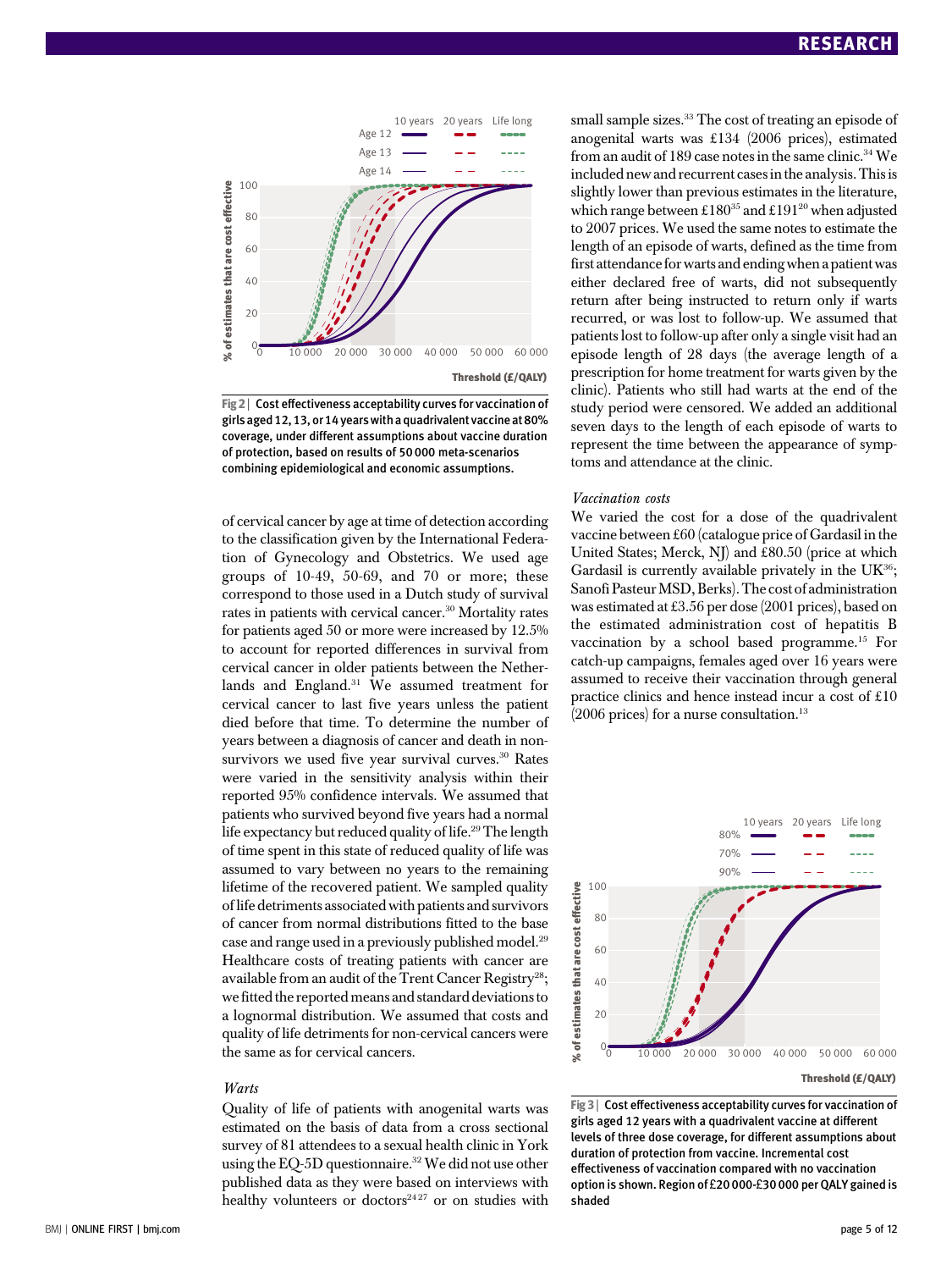|                               | Average cost effectiveness ratio* $(E)$ |            |             |          | Incremental cost effectiveness ratio+ (£) |             |  |
|-------------------------------|-----------------------------------------|------------|-------------|----------|-------------------------------------------|-------------|--|
| Programme                     | Median                                  | 5% centile | 95% centile | Median   | 5% centile                                | 95% centile |  |
| 10 years' vaccine protection: |                                         |            |             |          |                                           |             |  |
| Girls aged 12                 | 33868                                   | 18632      | 49828       | 33868    | 18632                                     | 49828       |  |
| Catch-up aged 12-14           | 33 2 9 6                                | 18 4 6 4   | 48 987      | 26 4 4 8 | 16 3 89                                   | 39 1 7 6    |  |
| Catch-up aged 12-16           | 32 244                                  | 17978      | 47 535      | 20808    | 12 179                                    | 31 807      |  |
| Catch-up aged 12-18           | 31 1 32                                 | 17447      | 45 657      | 16 9 89  | 503                                       | 54 405      |  |
| Catch-up aged 12-25           | 39096                                   | 21785      | 57883       | 136 329  | 61 405                                    | 702 610     |  |
| Girls+boys aged 12            | 53099                                   | 31 696     | 77780       | 113846   | 71 0 9 9                                  | 176749      |  |
| 20 years' vaccine protection: |                                         |            |             |          |                                           |             |  |
| Girls aged 12                 | 22 4 7 4                                | 13722      | 32920       | 22 474   | 13722                                     | 32 9 20     |  |
| Catch-up aged 12-14           | 22 210                                  | 13636      | 32 5 53     | 18856    | 12 2 9 6                                  | 27 992      |  |
| Catch-up aged 12-16           | 21789                                   | 13 4 20    | 31 996      | 16 4 17  | 10 238                                    | 25 1 17     |  |
| Catch-up aged 12-18           | 21 1 26                                 | 13 061     | 30898       | 11856    | Cost saving                               | 31 107      |  |
| Catch-up aged 12-25           | 27432                                   | 17069      | 40 3 27     | 128 302  | 64 003                                    | 557772      |  |
| Girls+boys aged 12            | 42 211                                  | 28 011     | 60 581      | 172892   | 112 230                                   | 289 698     |  |
| Lifetime vaccine protection:  |                                         |            |             |          |                                           |             |  |
| Girls aged 12                 | 15094                                   | 10 0 93    | 22 0 32     | 15 0 94  | 10 0 93                                   | 22 0 32     |  |
| Catch-up aged 12-14           | 14992                                   | 10058      | 21899       | 13 637   | 9297                                      | 20 4 9 3    |  |
| Catch-up aged 12-16           | 14877                                   | 10 004     | 21760       | 13 204   | 8797                                      | 20 25 9     |  |
| Catch-up aged 12-18           | 14687                                   | 9912       | 21 4 5 3    | 11 509   | 2478                                      | 23 5 68     |  |
| Catch-up aged 12-25           | 19476                                   | 13 4 43    | 28 3 6 6    | 105839   | 62 493                                    | 337016      |  |
| Girls+boys aged 12            | 33 28 1                                 | 23814      | 46 994      | 520 255  | 304798                                    | 986 917     |  |

Table 3 <sup>|</sup> Cost effectiveness of alternative human papillomavirus vaccination options of catch-up campaigns and vaccinating girls and boys, compared with base case vaccination option of vaccinating girls aged 12 years only

£1.00 (€1.26; \$1.98).

\*Cost effectiveness of particular option compared with no vaccination option.

†Ratio of additional costs and benefits of particular vaccination programme compared with previous option. Options being compared with is no vaccination when considering routine vaccination of girls aged 12, routine vaccination of girls aged 12 when considering routine vaccination of both sexes aged 12, and programme listed immediately before for each of catch-up campaign options.

### Alternative scenarios

### Vaccinating unscreened women

The transmission model considers the effect of human papillomavirus vaccination in a screened population. We considered in a separate scenario estimates of vaccine impact on cancers in unscreened women by setting screening rates to zero. The size of the unscreened population was assumed to be 3.8% of the entire cohort of females eligible for screening, based on the proportion of women aged 45-49 years estimated to have never attended screening.<sup>21</sup> To estimate the maximum possible benefit from vaccination, we assumed that a human papillomavirus vaccine reduces the incidence of cancer in unscreened women in a particular age group by the median proportion it reduces the incidence of cancer in screened women in the same age group. This is an overestimate as it assumes that the maximum reduction occurs immediately after vaccination and that cervical cancers occur at the same age in screened and unscreened women.

### Vaccine impact on non-cervical cancers

Worldwide, oncogenic human papillomavirus types may be linked to 90% of anal cancers, 40% of vulval, vaginal, and penile cancers, and 12% of oropharyngeal cancers.5 The quadrivalent vaccine has shown good efficacy against vulval and vaginal neoplasias in clinical trials,37 and it is possible that the vaccines would be effective against non-cervical cancers caused by vaccine type human papillomavirus. We therefore estimated the additional benefit of assuming that both vaccines are fully effective against vaccine type infections leading to non-cervical cancers. The annual incidence of such cancers was obtained from the Office for National Statistics, $<sup>1</sup>$  whereas the proportion of these</sup> cancers attributable to human papillomavirus types 16 and 18 was obtained from a seroprevalence study among patients with anogenital cancer.<sup>38</sup> We did not include estimates in the base case because of the uncertainty about whether vaccination fully protects against all these cancers and the lack of reliable information about the fraction attributable to each human papillomavirus type and the progression to disease.

### Vaccine impact on non-vaccine types

In the base case we assumed that vaccination afforded no protection against non-vaccine type human papillomavirus infection. Some protection against nonvaccine types has been suggested in clinical trials of both vaccines, however.<sup>78</sup> We considered the additional reduction in cervical cancer incidence of cross protection with an efficacy of 27% against oncogenic non-vaccine types as suggested in the literature.

### Analysis of individual parameter contribution

We analysed the relative contribution of each epidemiological and economic parameter on the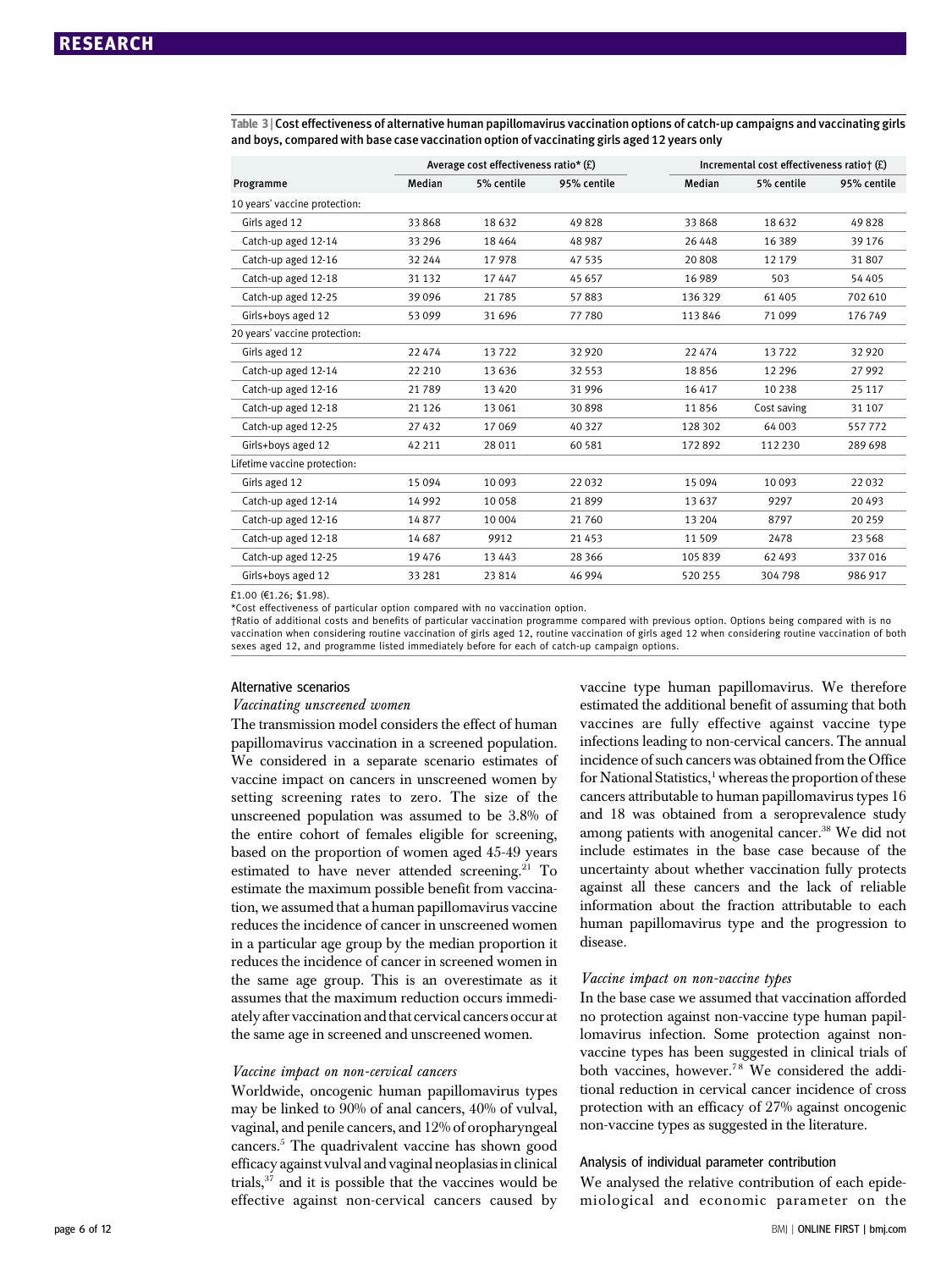Table 4 <sup>|</sup> Estimated price differential between equally cost effective bivalent and quadrivalent human papillomavirus vaccines (vaccination of girls aged 12 years, 80% effective vaccine coverage, 100 year time horizon, and 3.5% discount rate for costs and benefits)

|                                        | Duration of vaccine protection |          |           |  |
|----------------------------------------|--------------------------------|----------|-----------|--|
| Age at vaccination and catch-up        | 10 years                       | 20 years | Life long |  |
| Girls aged 12 only:                    |                                |          |           |  |
| Median $(E)$                           | 12.96                          | 17.27    | 20.94     |  |
| 95% centile $(E)$                      | 22.06                          | 26.59    | 30.30     |  |
| 5% centile (£)                         | 6.26                           | 9.37     | 12.95     |  |
| Girls aged 12 with catch-up to age 18: |                                |          |           |  |
| Median (£)                             | 15.54                          | 20.28    | 23.21     |  |
| 95% centile $(E)$                      | 25.26                          | 29.91    | 32.79     |  |
| 5% centile (£)                         | 8.58                           | 12.28    | 14.98     |  |
|                                        |                                |          |           |  |

£1.00 (€1.26; \$1.98).

Results are based on 50 000 meta-scenarios representing uncertainty in epidemiological and economic parameters.

> incremental cost effectiveness of vaccination. Epidemiological scenarios were converted into integer codes. For example, the duration of natural immunity was coded as 0 for none, 1 for three years, 2 for 10 years, 3 for 20 years, and 4 for life long. We used each epidemiological scenario and each economic parameter in table 1 as a predictor variable in a linear regression model, with the cost per QALY gained as the outcome variable. To correct for heteroskedasticity we used robust standard errors. We chose parameters in the model by using backward stepwise regression with a significance cut-off of 0.05. Each coefficient was then multiplied by the end points of the corresponding 95% confidence interval for the parameter (based on the distributions shown in table 1) to obtain a predicted range for the cost effectiveness ratio as each parameter was varied.

### Price differential for quadrivalent and bivalent vaccines

For the base case scenario we determined the estimated price differential between equally cost effective bivalent and quadrivalent vaccines. The price differential was calculated by dividing the net present value of the additional benefits of a quadrivalent vaccination programme for preventing anogenital warts (cost savings to the health service and quality of life gains) by the number of doses of vaccine required to achieve the benefits. The net present value was calculated on the basis of a willingnessto paythreshold of £30 000 per QALY gained, based on the perception that this is approximately the cost effectiveness threshold used for evaluating health technologies in the UK.39

The median cost per QALY gained of the base case scenario (vaccinating girls aged 12 at 80% coverage with a quadrivalent vaccine) with vaccine protection for an average of 20 years is £22 500 (95% range £13 800-£32 900). The median net discounted cost of the programme over 100 years (cost of vaccination minus cost to the health service saved due to reduction in human papillomavirus related outcomes) is £1.8bn (95% range £1.5bn-£2.2bn, table 2).

### Epidemiological impact of vaccination

Model results<sup>10</sup> predict that vaccinating 12 year old girls in a screened population at 80% coverage with a quadrivalent human papillomavirus vaccine that protects for an average of 20 years reduces the incidence of cervical cancer by 24-93% and anogenital warts by 22-100% after 100 years of an ongoing vaccination programme. Catch-up campaigns reduce incidence in the first 30 years of vaccination but have little effect beyond that. Extending vaccination to boys provides only a small additional reduction in incidence of cervical cancer and anogenital warts, with the greatest benefit when the duration of vaccine protection is short.

### Cost effectiveness

Table 2 shows the cost and QALYs gained by the introduction of vaccination, overthe 100 years afterthe introduction of the vaccine, assuming base case assumptions (vaccination of girls at age 12, 80% coverage, quadrivalent vaccine, and no catch-up programme) and vaccine protection lasting on average 20 years. The vaccination programme is expected to generate cost savings to the health service from reduced treatment. These are, however, outweighed by the cost of the vaccination programme itself, estimated to be £77m (95% range £68m-£88m) a year. Hence vaccination is unlikely to be cost saving. QALYs are gained through a reduction in the detection and treatment of cervical dysplasia (or presumed cervical dysplasia), anogenital warts, and cervical cancer. Roughly three quarters of the discounted QALYs gained result from a reduction in the incidence of cancer. A reduction in the incidence of warts contributes to about a 10th of discounted QALYs gained but to about half of the discounted cost savings to the health service.

Table 2 also shows the additional cost savings and QALY gains from protecting the unscreened population, protecting against non-cervical cancers linked to human papillomavirus, and partially protecting against infection by non-vaccine human papillomavirus types. Of the three categories, the QALY benefit from preventing non-cervical cancers is greatest. However, the figures assume these cancers follow a similar progression to cervical cancers. Partial protection against infection by non-vaccine human papillomavirus types has the greatest potential for cost savings, as these types account for a large portion of positive cervical smear results that then require expensive follow-up procedures. The QALY gains from preventing these infections are smaller because these human papillomavirus types account for a minority (about 30%) of cervical cancers in the UK.

Figure 1 shows cost effectiveness acceptability curves for this vaccination programme, given different assumptions about the duration of protection from the vaccine. The results suggest that if vaccine induced immunity is short lived (10 years on average) then it is unlikely that vaccination of 12 year old girls would be acceptable on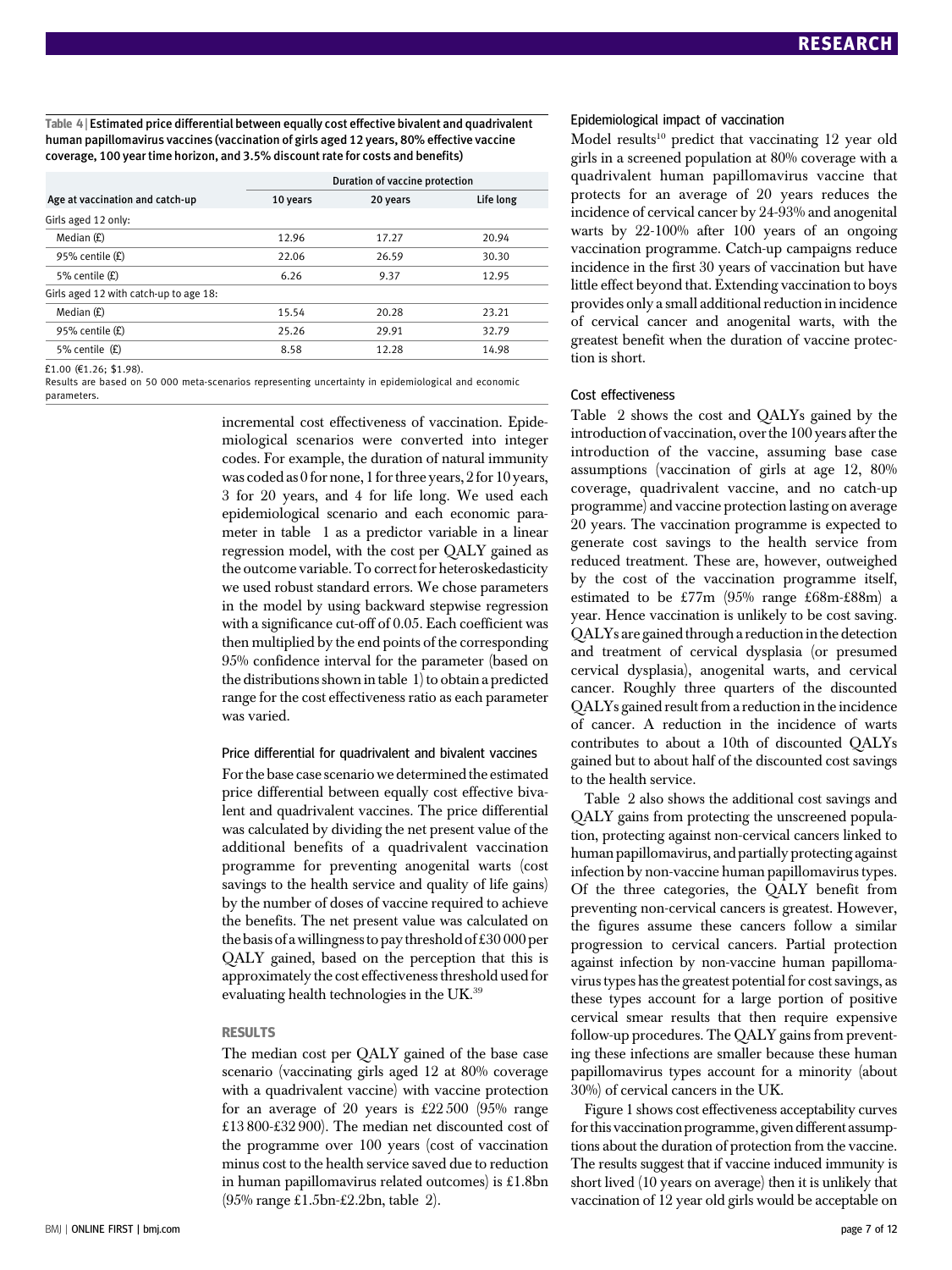



the grounds of cost effectiveness (a small proportion of the simulations result in a cost per discounted QALY gained of less than £20 000-£30 000). If the vaccine induces lifelong protection, however, then more than 80% of scenarios suggest that vaccination would be regarded as cost effective (below £20 000-£30 000 per QALY gained). If vaccine induced immunity lasts on average around 20 yearsthen about 25-85% of scenarios suggest that the vaccination programme is cost effective (fig 1). Figure 1 also shows cost effectiveness acceptability curves resulting from the use of more optimistic assumptions. Assuming that vaccine uptake is 80% in girls who do not subsequently attend cervical screening is not sufficient to make a vaccine with 10 years' protection cost effective. If this assumption is used and the vaccine is also assumed to be efficacious against noncervical cancers and partially efficacious against infection by non-vaccine human papillomavirus types, then vaccination may be cost effective even if vaccine induced immunity lasts only 10 years on average.

### Age at vaccination

Figure 2 shows that offering vaccinationto girls aged 13 or 14 instead of 12 (as in the base case) increases the likely cost effectiveness of the programme, particularly if vaccine induced immunity is not life long. This is for two reasons: firstly, vaccinating at a slightly older age meansthatthe delayto benefits being accrued is shorter and as health benefits are discounted this more rapid accrual of benefits is preferred. Secondly, if vaccine induced immunity is relatively short lived (10-20 years on average), and declines exponentially (as assumed) then delaying vaccination for a few years results in greater protection for women during the highest risk period for acquisition of human papillomavirus (late teens and 20s). It has not, however, been assumed that there are increased costs or a drop-off in coverage associated with vaccinating at a later age. Also, these findings depend on the low prevalence of human papillomavirus infection before age  $14$  in the UK $40$  and are not generalisable to countries in which sexual activity starts at an earlier age. The additional benefit of delaying vaccination by one or two years of life is most clearly seen for reduction in the incidence of warts, because this peaks in the early 20s and because the best fitting scenarios for warts related human papillomavirus types (6 and 11) are associated with a short duration of natural immunity. Extending vaccine protection by just a few years can therefore have a large effect on the acquisition of wart related human papillomavirus types.

### Vaccine coverage

The cost per QALY gained of vaccination is insensitive to vaccine coverage in girls over the range explored (70-90%). This is because there is an approximately linear relation between coverage and the reduction in disease as well as a linear relation between coverage and the costs of the programme. Although greater coverage increases the costs and benefits of the programme it does not significantly alter the cost per QALY gained (fig 3). The effect of reducing coverage to below 70% was not explored. Models of vaccination against human papillomavirus in developing countries 41 42 suggest that levels of coverage around 50% may be more cost effective than higher levels of coverage, perhaps because of the increased benefit from herd immunity.

### Vaccination of boys

Vaccination of boys at age 12 years in additionto girls is unlikely to be cost effective, even if vaccination results in lifelong protection (table 3). This is because at 80% coverage it is likely that most cervical cancers due to human papillomavirus types 16 and 18 will be prevented along with many cases of anogenital warts (in both sexes). Therefore the additional benefits from vaccination of boys are few. This is particularly true if the duration of vaccine protection is long, as there is little additional burden to avoid.

### Catch-up campaigns

Table 3 shows that a catch-up campaign in girls up to age 18 may be cost effective, but extending the campaign to age 25 is highly unlikely to be cost effective. Campaigns up to age 18 are more likely to be cost effective than the base case programme, because vaccinating at a slightly older age is more cost effective than vaccinating at age 12. This implies that if the base case programme is viewed favourably, then vaccinating girls up to age 18 in an initial catch-up campaign should also be adopted. Above this age an increasing proportion of females have previous evidence of human papillomavirus infection, and the delivery costs increase because it is assumed that vaccination in females older than 16 would be offered through their general practitioners rather than in a school based programme. A campaign up to age 18 actually weakly dominates shorter catch-up campaigns; however,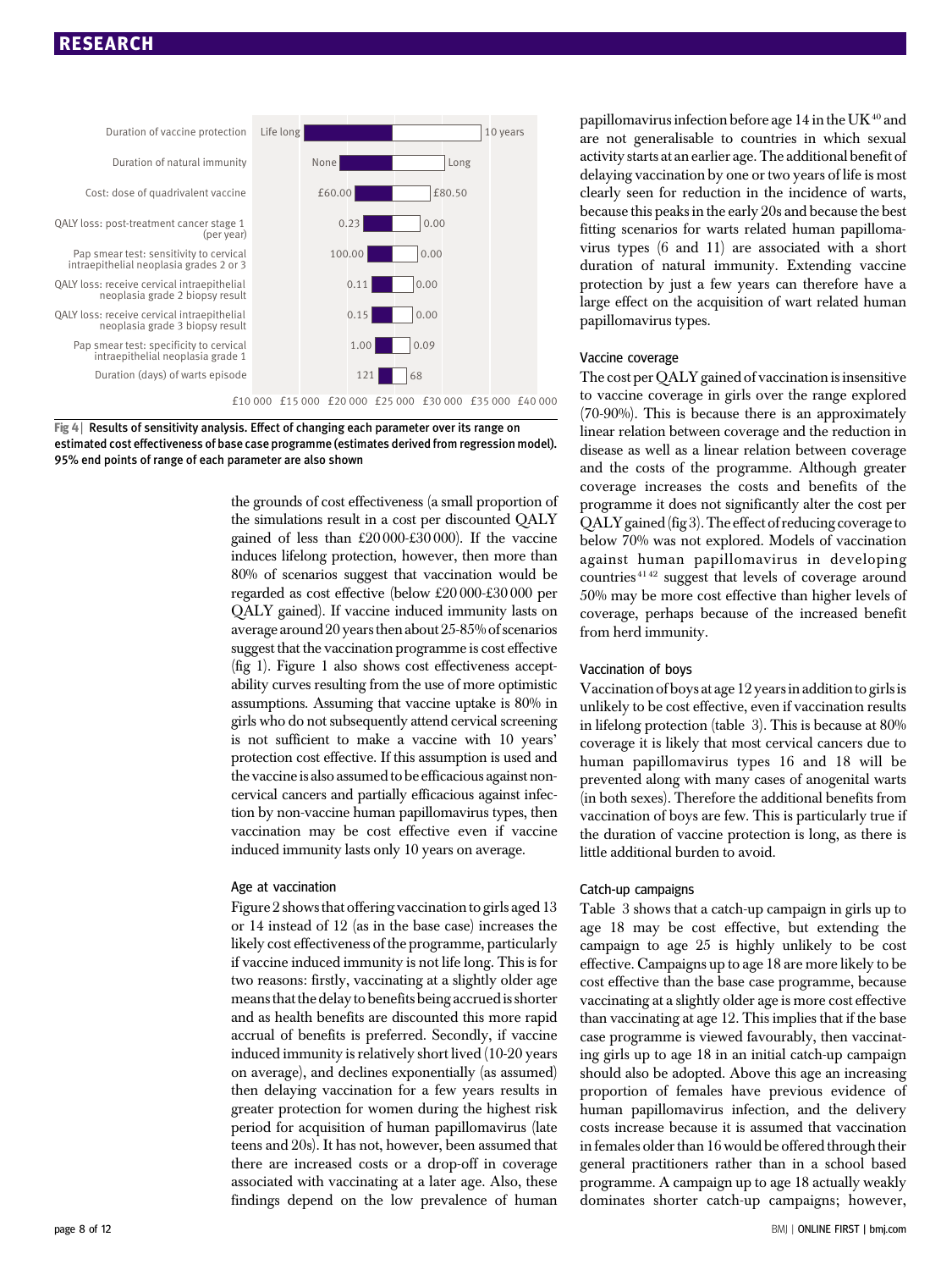shorter campaigns have been included in the analysis because it would be politically and operationally difficult to apply a combination of two strategies to the same population. <sup>43</sup>

### Price differential for quadrivalent and bivalent vaccines

Table 4 shows the estimated price differential between equally cost effective bivalent and quadrivalent vaccines for different assumptions about the vaccines' average duration of protection. A bivalent vaccine would have to be around £13-£21 less expensive per dose for it to be as cost effective as an equivalent quadrivalent vaccine in a vaccination programme directed at 12 year old girls. The price differential is greatest if the vaccines both give lifelong protection. If the programme was extended with a catch-up programme for girls up to age 18, then the bivalent vaccine would have to be around £15-£23 less expensive per dose. Catch-up campaigns make the quadrivalent vaccine slightly more cost effective than the bivalent vaccine if the duration of vaccine protection is not life long, because they enable a larger portion of the burden of anogenital warts (which peaks in the early 20s) to be prevented.

### Sensitivity analysis

Figure 4 shows the parameters in the linear regression model that produce the largest variation in the cost effectiveness ratio. The most important determinants of the cost effectiveness of the programme are the average duration of vaccine protection and of natural immunity. Vaccination has the greatest impact (and

Table 5 <sup>|</sup> Effect of altering discount rate on incremental cost effectiveness ratio of base case programme (vaccination of girls aged 12 years, 80% effective vaccine coverage, 100 year time horizon, and 3.5% discount rate for costs and benefits)

|                               |          | Incremental cost effectiveness ratio (£) |             |  |  |
|-------------------------------|----------|------------------------------------------|-------------|--|--|
| Discount rate                 | Median   | 5% centile                               | 95% centile |  |  |
| 10 years' vaccine protection: |          |                                          |             |  |  |
| 3.5% costs and benefits       | 33868    | 18632                                    | 49828       |  |  |
| 5.0% costs and benefits       | 48 911   | 27 3 69                                  | 70 907      |  |  |
| 0% costs and benefits         | 11 2 7 3 | 5389                                     | 17 005      |  |  |
| 3.5% costs, 0% benefits       | 3446     | 1799                                     | 5084        |  |  |
| 6.0% costs, 1.5% benefits     | 5225     | 2887                                     | 7592        |  |  |
| 20 years' vaccine protection: |          |                                          |             |  |  |
| 3.5% costs and benefits       | 22 4 7 4 | 13722                                    | 32 9 20     |  |  |
| 5.0% costs and benefits       | 33 1 15  | 20 690                                   | 47 626      |  |  |
| 0% costs and benefits         | 7017     | 3692                                     | 10762       |  |  |
| 3.5% costs, 0% benefits       | 2238     | 1339                                     | 3290        |  |  |
| $6.0\%$ costs, 1.5% benefits  | 3495     | 2201                                     | 5032        |  |  |
| Lifetime vaccine protection:  |          |                                          |             |  |  |
| 3.5% costs and benefits       | 15094    | 10 0 93                                  | 22 032      |  |  |
| 5.0% costs and benefits       | 22785    | 15 617                                   | 32 470      |  |  |
| 0% costs and benefits         | 4320     | 2395                                     | 6794        |  |  |
| 3.5% costs, 0% benefits       | 1470     | 993                                      | 2132        |  |  |
| 6.0% costs, 1.5% benefits     | 2385     | 1685                                     | 3348        |  |  |

£1.00 (€1.26; \$1.98).

Results are based on 50 000 meta-scenarios representing uncertainty in epidemiological and economic parameters.

therefore is most likely to be cost effective) if the duration of protection is long and the duration of natural immunity is short. Table 5 shows the effect of altering the discount rate. The cost effectiveness ratio is highly sensitive to the discount rate for benefits because most of the QALY gains from preventing cervical cancers occur decades after the vaccination programme begins.

Our economic analysis indicates that vaccinating 12 year old girls through a school based programme with a quadrivalent human papillomavirus vaccine priced at around £60-£80 per dose is likely to be cost effective at a threshold of £20 000-£30 000 per QALY gained as long as vaccine induced protection lasts more than 10 years. If the duration of protection is only 10 years then the programme may still be cost effective if high vaccine uptake can be achieved among girls who do not subsequently attend screening, if the vaccine is highly efficacious against non-cervical cancers caused by human papillomavirus types 16 and 18, and if it is partially efficacious against cervical cancers not caused by human papillomavirus types 16 and 18. Several parameters and model assumptions had a strong influence on the costs and health gains from human papillomavirus vaccination, in particular the duration of vaccine induced protection and the duration of natural immunity after infection with human papillomavirus. Results from the models also suggest that an initial catch-up campaign covering girls up to age 18 is likely to be cost effective, but vaccination of boys is unlikely to be cost effective.

### Strengths and weaknesses

A large number of possible model structures can be parameterised to match epidemiological data. Our approach involved an exhaustive search of this space of possible structures, fitting the models to available data, followed by sampling from the distribution of economic parameters. The range of models we have presented represent uncertainty in natural immunity to human papillomavirus infection; the sensitivity of the screening test; progression and regression between precancerous states; the prevalence of human papillomavirus types by age; the range of sexual partnerships in the UK population; and the impact of vaccination on other high risk types, the unscreened population, and non-cervical cancers.

Many other features of the biology of human papillomavirus are uncertain but were not varied as part of our uncertainty analysis. These include time dependent rates of loss of vaccine induced immunity and replacement of virus type by other human papillomavirus types after vaccination, as well as natural and vaccine induced cross immunity, synergy, or antagonism in progression rates for women infected with several types of human papillomavirus.

Only the 72% of model structures that best fit prevalence data for human papillomavirus were used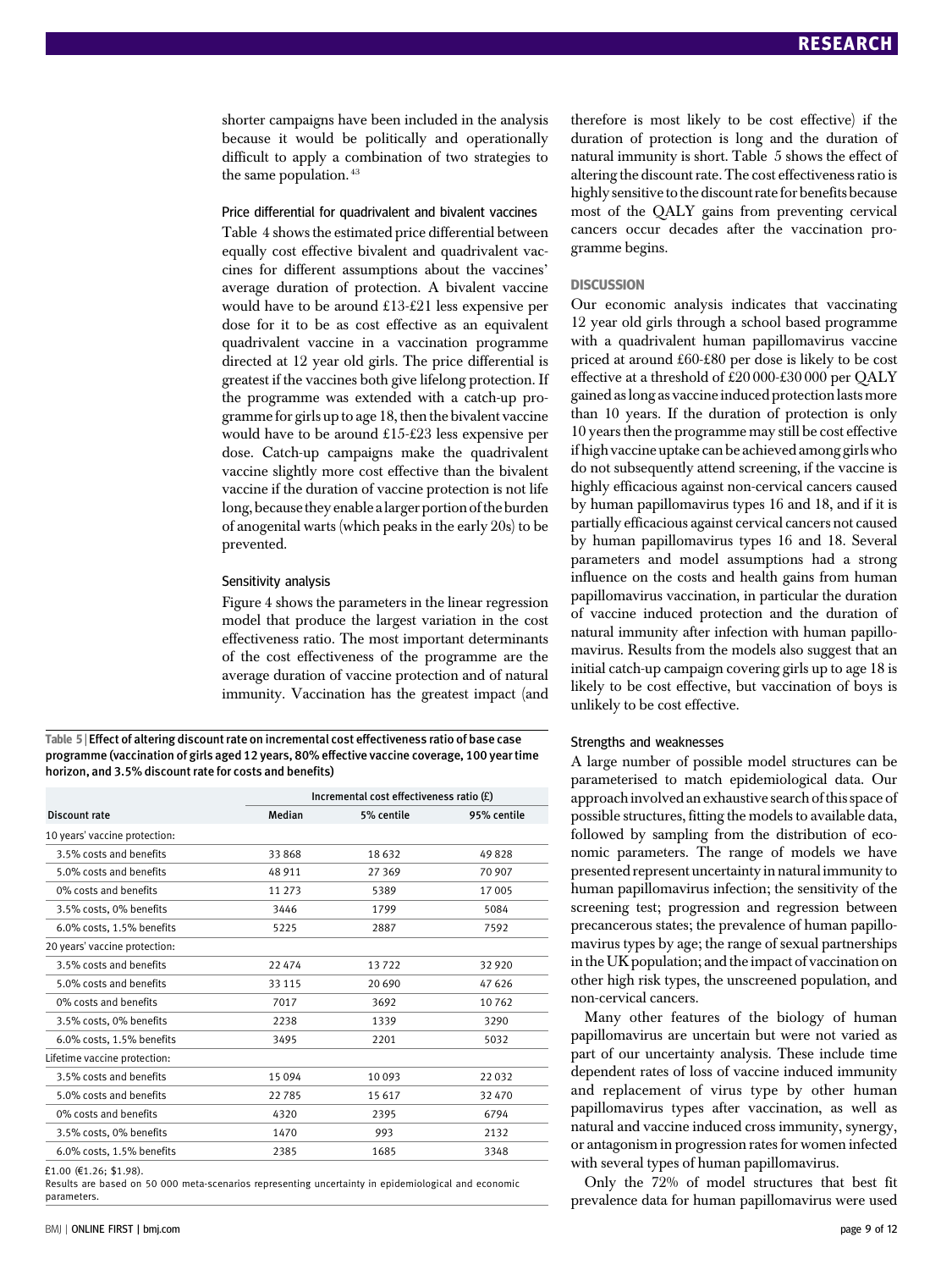Human papillomavirus (HPV) vaccination could decrease the incidence of cervical and other cancers and anogenital warts

Existing economic analyses ofHPV vaccination do not considermany of the possible sources of epidemiological and economic uncertainty or end points that vaccination may prevent

------- ------ ----- ---------<br>Routine vaccination of girls aged 12 combined with an initial catch-up campaign up to age 18 is likely to be cost effective in the UK

Vaccination of boys is unlikely to be cost effective

A vaccine against HPV types 16 and 18 costing £13-£21 less per dose (depending on duration of vaccine protection) would be as cost effective as a vaccine against virus types 6, 11, 16, and 18

> in the analysis, but care should be taken when interpreting model results not to assume that each of the remaining model structures is equally plausible. Because of this the mean or median cost effectiveness ratio of the range of scenarios considered is not necessarily a reliable predictor of the most likely value for an actual vaccination programme. Instead, the entire range of results should be considered. In many cases most of the scenarios lie on one side of the £20 000-£30 000 per QALY gained threshold, indicating that reliable conclusions can be drawn about the cost effectiveness of a programme even if the more likely scenarios may be unequally distributed within the range of outputs.

### Comparison to other studies

To date only three publishedmodels have looked at the impact of vaccination in the UK.<sup>44-46</sup> Two<sup>4446</sup> are static models that do not consider the benefits of herd immunity. Thus they underestimate the cost effectiveness of human papillomavirus vaccination and cannot meaningfully estimate the cost effectiveness of vaccinating boys, as this is influenced by the impact that vaccinating girls alone would have on boys. One of the models<sup>44</sup> does not present cost or utility implications of epidemiological outcomes. Also, existing models of human papillomavirus vaccination have either ignored adenocarcinomas<sup>46</sup> or assumed that they behave in exactly the same way as squamous cell carcinomas.<sup>4445</sup> We estimated the impact of vaccination on nonvaccine human papillomavirus types and considered the impact of vaccination on non-cervical cancers, which only a few recent models<sup>4748</sup> have included. Both these benefits are important to consider as they have been claimed by the vaccine manufacturers.

Model predictions about the cost effectiveness ratio assuming lifelong vaccine induced protection are broadly in line with base case results from other published models of human papillomavirus vaccination in developed countries. $44.474950$  Our findings are likely to be more robust than most of these owing to our more exhaustive treatment of epidemiological uncertainty. Existing UK models<sup>44-46</sup> are limited in terms of sensitivity analysis as they do not take full account of the many biological, epidemiological, and economic uncertainties surrounding human papillomavirus vaccination. Such models have assumed a base case structure and performed sensitivity analysis around the parameter values one or two at a time. For the case of human papillomavirus it is difficult to justify a choice of base case because of the uncertainty around many key parameters, and indeed the structure of the model itself. Only two published cost effectiveness models on human papillomavirus (from Canada<sup>50</sup> and Brazil<sup>4142</sup>) have performed multivariate sensitivity analyses on model structure. Neither of these are transmission dynamic models, although the Brazilian model<sup>4142</sup> uses post-vaccination incidences from a separate transmission model.

### Implications and future research

Cervical screening has significantly reduced the incidence of cervical cancer.<sup>51</sup> Although we have included the estimated impact of screening in the model and tried to account for the accuracy of screening in our results, some of the details of the programme (such as rescreening women more often after a suspect result) are difficult to properly implement in the current model structure. In addition, although we attempted to estimate the impact vaccination may have on the unscreened population, accurate predictions of this depend on knowledge of who the unscreened population are (some are likely to be recent immigrants and therefore not reachable by a school based vaccination programme) as well as the possible rates of vaccine uptake in these groups. We found that the benefits of reaching unscreened groups can be significant. Since vaccination could act to either increase or decrease health inequalities depending on the uptake rates for screening and vaccination by socioeconomic groups and the level of herd protection generated, future modelling and surveillance work should deal with these aspects. Furthermore, our model assumes that the screening programme will continue unchanged, which is likely in the short term, particularly as current vaccines against human papillomavirus cannot provide full protection against all oncogenic human papillomavirus types. If the prevalence of human papillomavirus infection is, however, significantly reduced as a result of universal vaccination, as our model predicts, then it may be possible to extend the interval between routine screens or to increase the age at which screening is first offered, as suggested in other cost effectiveness studies.<sup>2952</sup> Such analyses would also need to take account of possible changes to the cervical screening programme, such as the introduction of DNA testing for human papillomavirus, as changes in the prevalence of infection after vaccination would be expected to alter the attractiveness of screening tests with improved sensitivity (which is provided by testing for human papillomavirus). It is clear that significant further work on the design of optimal screening and vaccination programmes is required, particularly if the introduction of vaccination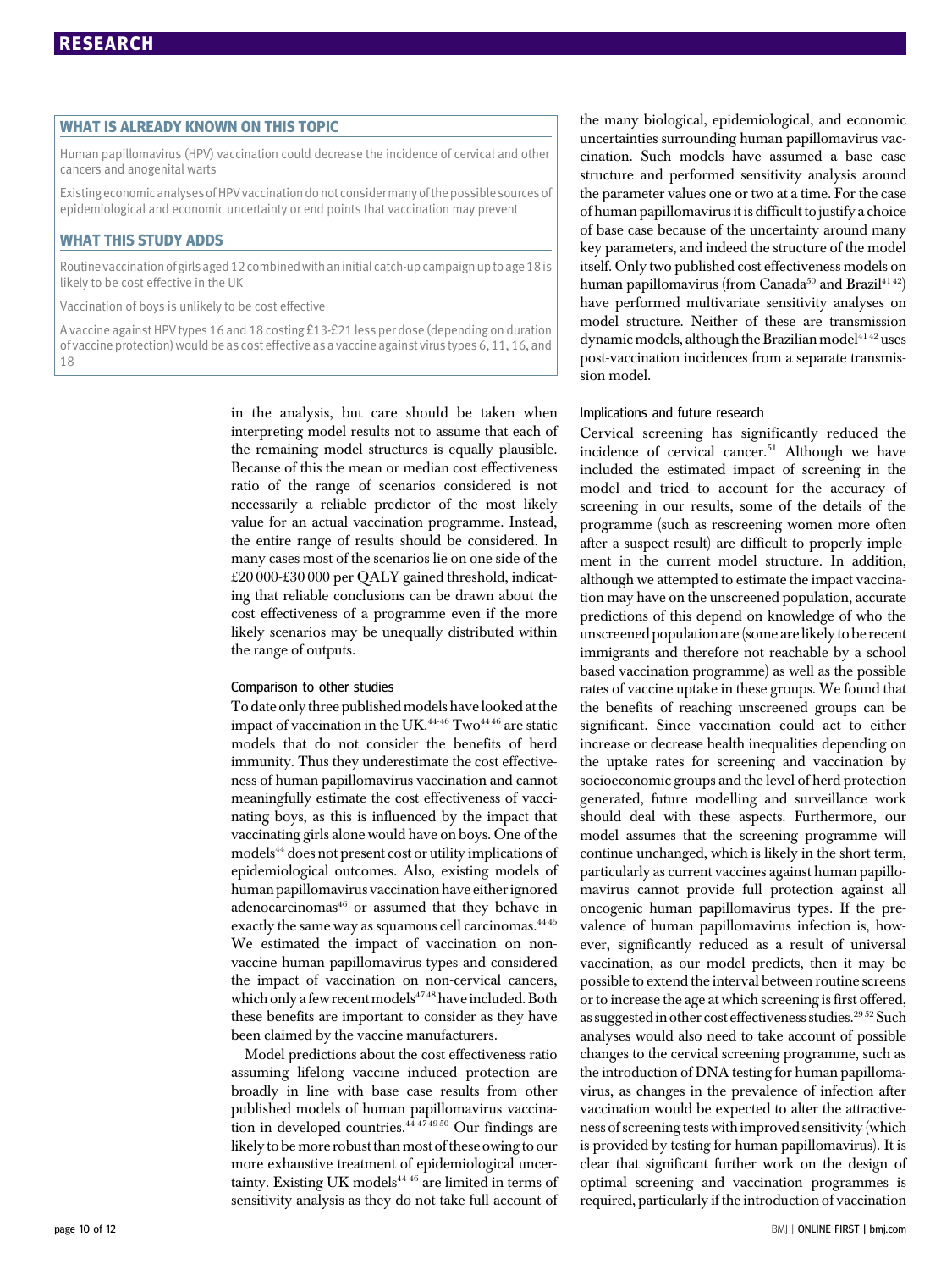accelerates the recent trend for the declining uptake of screening. $21$ 

Models are simplifications of reality and the strengths of the conclusions drawn from modelling studies depend on the reasonableness of the assumptions and parameters that make up the model. By adopting a range of assumptions and parameter estimates the approach taken here should generate more robust conclusions than can be derived from studies in which a single model structure is chosen and sensitivity analysis done on the parameter values one or two at a time. Although considerable uncertainty remains, the study also highlights the areas of research that could be taken to reduce this uncertainty. With the adoption of human papillomavirus vaccination in the UK and other countries, some of the other aspects of the clinical course of human papillomavirus should become apparent. High quality surveillance combined with mathematical models will, however, be needed to help disentangle the complex epidemiological patterns that are likely to emerge after immunisation. Refinement of these mathematical and economic models will be necessary to help optimise screening and vaccination programmes in the future.

We thank Ruby Siddiqui for information on the literature about cost and quality of life implications of human papillomavirus associated infections, Sue Westlake and the Office for National Statistics for providing incidence data on cervical cancer, Zia Sadique for statistical advice, the panel of referees who commented on an earlier version of this work, and Kate Soldan, Nigel Gay, and Elizabeth Miller for helpful discussions. Contributors:MJ and WJE designed the study. MJ, WJE, and YHC carried out

the computer simulations and analysis. MJ drafted the manuscript with input from WJE and YHC. All authors approved the final version to be published. MJ is the guarantor.

Funding: This work was funded by grants from the Department of Health Policy Research programme [reference Nos DOH 039/0030 and DOH 039/031]. The authors' work was independent of the funders, who had no role in the study design, analysis of data, writing of the manuscript, or decision to submit for publication.

Competing interests: WJE's partner works for GlaxoSmithKline. Ethical approval: Not required.

Provenance and peer review: Not commissioned; externally peer reviewed.

- 1 Office for National Statistics. Cancer statistics 2004: registrations series MB1No 35. London: Office for National Statistics. 2008. www. statistics.gov.uk/statbase/Product.asp?vlnk=8843&More=N..
- 2 Health Protection Agency. Trends in anogenital warts and anogenital herpes simplex virus infection in the United Kingdom: 1996 to 2005. CDR Weekly 2006;16.
- 3 Munoz N, Bosch FX, de Sanjose S, Herrero R, Castellsague X, Shah KV, et al. Epidemiologic classification of human papillomavirus types associated with cervical cancer. N Engl J Med 2003;348:518-27.
- 4 Von Krogh G, Lacey CJ, Gross G, Barrasso R, Schneider A. European guideline for the management of anogenital warts. Int J STD AIDS 2001;12(Suppl 3):40-7.
- 5 Parkin DM. The global health burden of infection-associated cancers in the year 2002. Int J Cancer 2006;118:3030-44.
- 6 FUTURE II Study Group. Quadrivalent vaccine against human papillomavirus to prevent high-grade cervical lesions. N Engl J Med 2007;356:1915-27.
- Paavonen J, Jenkins D, Bosch FX, Naud P, Salmeron J, Wheeler CM, et al. Efficacy of a prophylactic adjuvanted bivalent L1 virus-likeparticle vaccine against infection with human papillomavirus types 16 and 18 in young women: an interim analysis of a phase III doubleblind, randomised controlled trial. Lancet 2007;369:2161-70.
- 8 Brown D. HPV type 6/11/16/18 vaccine: first analysis of crossprotection against persistent infection, cervical intraepithelial neoplasia (CIN), and adenocarcinoma in situ (AIS) caused by oncogenic HPV types in addition to 16/18. 47th annual Interscience Conference on Antimicrobial Agents and Chemotherapy, Chicago, USA 2007.
- 9 Department of Health. HPV vaccine recommended for NHS immunisation programme. 2008. http://nds.coi.gov.uk/ environment/fullDetail.asp? ReleaseID=325799&NewsAreaID=2&NavigatedFromDepartment= True.
- 10 Choi YH, M Jit, N Gay, A Cox, G Garnett, WJ Edmunds. Developing a model of the transmission of HPV and development of HPV-related diseases. 24th International Papillomavirus Conference and Clinical Workshop, Beijing, China, 2007.
- 11 Kahn JA, Burk RD. Papillomavirus vaccines in perspective. Lancet 2007;369:2135-7.
- 12 Kitchener HC, Almonte M, Wheeler P, Desai M, Gilham C, Bailey A, et al. HPV testing in routine cervical screening: cross sectional data from the ARTISTIC trial. Br J Cancer 2006;95:56-61.
- 13 Curtis L.Unit costs of health and social care 2007. University of Kent at Canterbury: Personal Social Services Research Unit, 2007.
- 14 National Institute for Health and Clinical Excellence. Guide to the methods of technology appraisal (reference N0515). 2004. www. nice.org.uk/niceMedia/pdf/TAP\_Methods.pdf.
- 15 Wallace LA, Young D, Brown A, Cameron JC, Ahmed S, Duff R, et al. Costs of running a universal adolescent hepatitis B vaccination programme. Vaccine 2005;23:5624-31.
- 16 Brabin L, Roberts SA, Stretch R, Baxter D, Chambers G, Kitchener H, et al. Uptake of first two doses of human papillomavirus vaccine by adolescent schoolgirls in Manchester: prospective cohort study. BMJ 2008;336:1056-8.
- 17 Villa LL, Costa RL, Petta CA, Andrade RP, Paavonen J, Iversen OE, et al. High sustained efficacy of a prophylactic quadrivalent human papillomavirus types 6/11/16/18 L1 virus-like particle vaccine through 5 years of follow-up. Br J Cancer 2006;95:1459-66.
- 18 Karnon J, Peters J, Platt J, Chilcott J, McGoogan E, Brewer N. Liquidbased cytology in cervical screening: an updated rapid and systematic review and economic analysis. Health Technol Assess 2004;8:iii,1-iii,78.
- 19 Martin-Hirsch P, Rash B, Martin A, Standaert B. Management of women with abnormal cervical cytology: treatment patterns and associated costs in England and Wales. Br J Obstet Gynaecol 2007;114:408-15.
- 20 Brown RE, Breugelmans JG, Theodoratou D, Benard S. Costs of detection and treatment of cervical cancer, cervical dysplasia and genital warts in the UK. Curr Med Res Opin 2006;22:663-70.
- 21 Department of Health Statistical Bulletin. Cervical screening programme, England: 2005-6.Information Centre. 2006.www.ic.nhs. uk/pubs/csp0506.
- 22 Department of Health. NHS reference costs 2005. www.dh.gov.uk/ en/Publicationsandstatistics/Publications/ PublicationsPolicyAndGuidance/DH\_4133221.
- 23 Nanda K, McCrory DC, Myers ER, Bastian LA, Hasselblad V, Hickey JD, et al. Accuracy of the Papanicolaou test in screening for and follow-up of cervical cytologic abnormalities: a systematic review. Ann Intern Med 2000;132:810-9.
- 24 Myers ER, Green S, Lipkus I. Patient preferences for health states related to HPV infection: visual analog scales vs time trade-off elicitation. 21st International Papillomavirus Conference and Clinical Workshop, Mexico City, Mexico, 2004.
- 25 NHS Cancer Screening Programmes. NHSCSP Publication No 20. Colposcopy and programme management: fuidelines for the NHS cervical screening programme. NHS cancer screening programmes. 2008. www.cancerscreening.nhs.uk/cervical/publications/ nhscsp20.pdf.
- 26 Insinga RP, Glass AG, Myers ER, Rush BB. Abnormal outcomes following cervical cancer screening: event duration and health utility loss. Med Decis Making 2007;27:414-22.
- 27 Institute of Medicine. Financina vaccines in the 21st century: assuring access and availability. Washington, DC: National Academies Press, 2004.
- 28 Wolstenholme JL, Whynes DK. Stage-specific treatment costs for cervical cancer in the United Kingdom. Eur J Cancer 1998; 34: 1889-93.
- 29 Goldie SJ, Kohli M, Grima D, Weinstein MC, Wright TC, Bosch FX, et al. Projected clinical benefits and cost-effectiveness of a human papillomavirus 16/18 vaccine. J Natl Cancer Inst 2004;96:604-15.
- 30 De Rijke JM, van der Putten HW, Lutgens LC, Voogd AC, Kruitwagen RF, van DijckJA, et al. Age-specific differencesin treatment and survival of patients with cervical cancer in the southeast of the Netherlands, 1986-1996. Eur J Cancer 2002;38:2041-7.
- 31 Bielska-Lasota M, Inghelmann R, Poll-Franse L, Capocaccia R. Trends in cervical cancer survival in Europe, 1983-1994: a population-based study. Gynecol Oncol 2007;105:609-19.
- 32 Woodhall S, Ramsey T, Cai C, Crouch S, Jit M, Birks Y, et al. Estimation of the impact of genital warts on health-related quality of life. Sex Transm Infect 2008;84:161-6.
- 33 Chen SC, Bayoumi AM, Soon SL, Aftergut K, Cruz P, Sexton SA, et al. A catalog of dermatology utilities: a measure of the burden of skin diseases. J Investig Dermatol Symp Proc 2004;9:160-8.